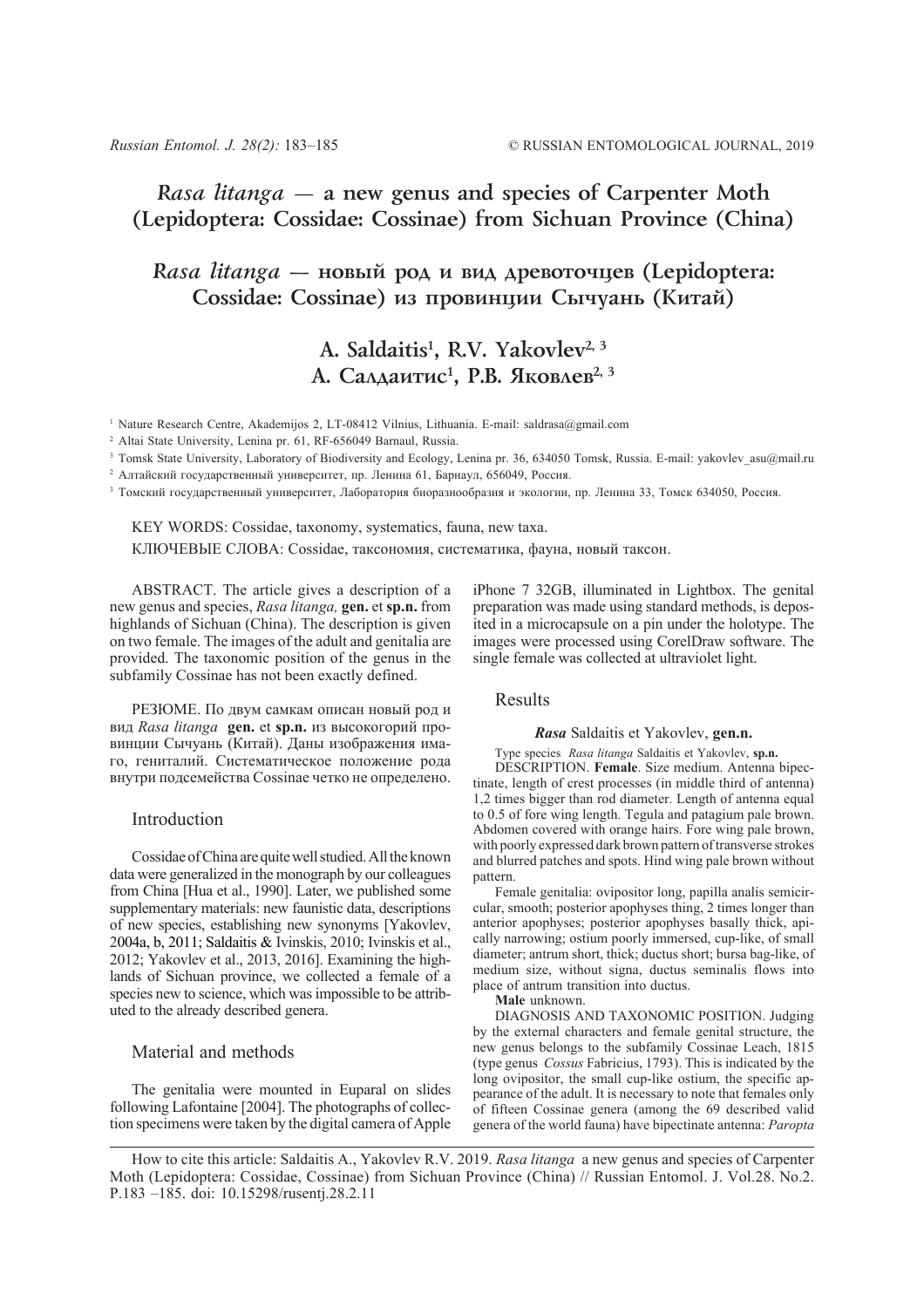Staudinger, 1899 (type species *Cossus paradoxus* Herrich-Schäffer, [1851], by monotypy), *Semitocossus* Yakovlev, 2007 (type species *Paropta johannes* Staudinger, 1899, by monotypy), *Brachylia* Felder, 1874 (type species *Brachylia terebroides* Felder, 1874, by monotypy), *Gumilevia* Yakovlev, 2011 (type species *Gumilevia zhiraph* Yakovlev, 2011, by original designation), *Wiltshirocossus* Yakovlev, 2007 (type species *Cossus aries* Püngeler, 1902, by monotypy), *Acossus* Dyar, 1905 (type species *Cossus undosus* Lintner, 1878, by original designation), *Chingizid* Yakovlev, 2011 (type species *Lamellocossus transaltaica* Daniel, 1970, by original designation), *Gobibatyr* Yakovlev, 2004 (type species *Cossus colossus* Staudinger, 1887, by original designation), *Coryphodema* Felder, 1874 (type species *Coryphodema capensis* Felder, 1874, by monotypy), *Brachygystia* Schoorl, 1990 (type species *Cossus mauretanicus* Lucas, 1907, by monotypy), *Eogystia* Schoorl, 1990 (type species *Hypopta sibirica* Alpheraky, 1885, by monotypy), *Isoceras* Turati, 1924 (type species *Isoceras kruegeri* Turati, 1924, by monotypy), *Stygioides* Bruand, 1853 (type species *Stygia colchica* Herrich-Schäffer, 1851, by monotypy), *Dieida* Strand

in Stichel, 1911 (type species *Dieida persa* Strand in Stichel, 1911, by monotypy), *Semagystia* Schoorl, 1990 (type species *Endagria agilis* Christoph, 1884, by original designation). The most important distinctive features of the new genus are: the specific fore wing pattern and strong basal thickening of the anterior apophyses. Currently, it is impossible to indicate exactly the allied genera.

#### *Rasa litanga* Saldaitis et Yakovlev, **sp.n.** Figs 1–3.

MATERIAL: holotype,  $\frac{1}{2}$ , China, W. Sichuan, near Litang, H4000 m, N 29°49.136', E 100°20.576', 15.vi.2015, leg. Floriani & Saldaitis, (in the micro tube) (coll. ASV = A. Saldaitis (Vilnius, Lithuania) later to be deposited in the WIGJ = World Insect Gallery, Joniškis, Lithuania); paratype, <sup>Q</sup>, China, W. Szechuan, 80 km NW Litang, Haizy-Shan, lake, 4500–4600 m, 8.07.2018, leg. M. Markhasev (RYB).

DESCRIPTION. Wingspan 51 mm. Antenna bipectinate. Length of crest processes (in middle third of antenna) 1, 2 times bigger than rod diameter. Length of antenna equal to 0.5 of fore wing length. Tegula and patagium pale brown. Abdomen covered with orange hairs. Fore wing pale brown, with dark brown pattern: costal edge brown with poorly

10 mm mining **1** 1 mm**2 3**

Figs 1–3. *Rasa litanga*, **gen.** et **sp.n.**: 1 — female, holotype (ASV/WIGJ); 2 — female genitalia; 3 — biotope (photo by A. Saldaitis). Рис. 1–3. *Rasa litanga*, **gen.** et **sp.n.**: 1 — самка; голотип (ASV/WIGJ); 2 — гениталии самки; 3 — биотоп (фото А. Салдаитиса).